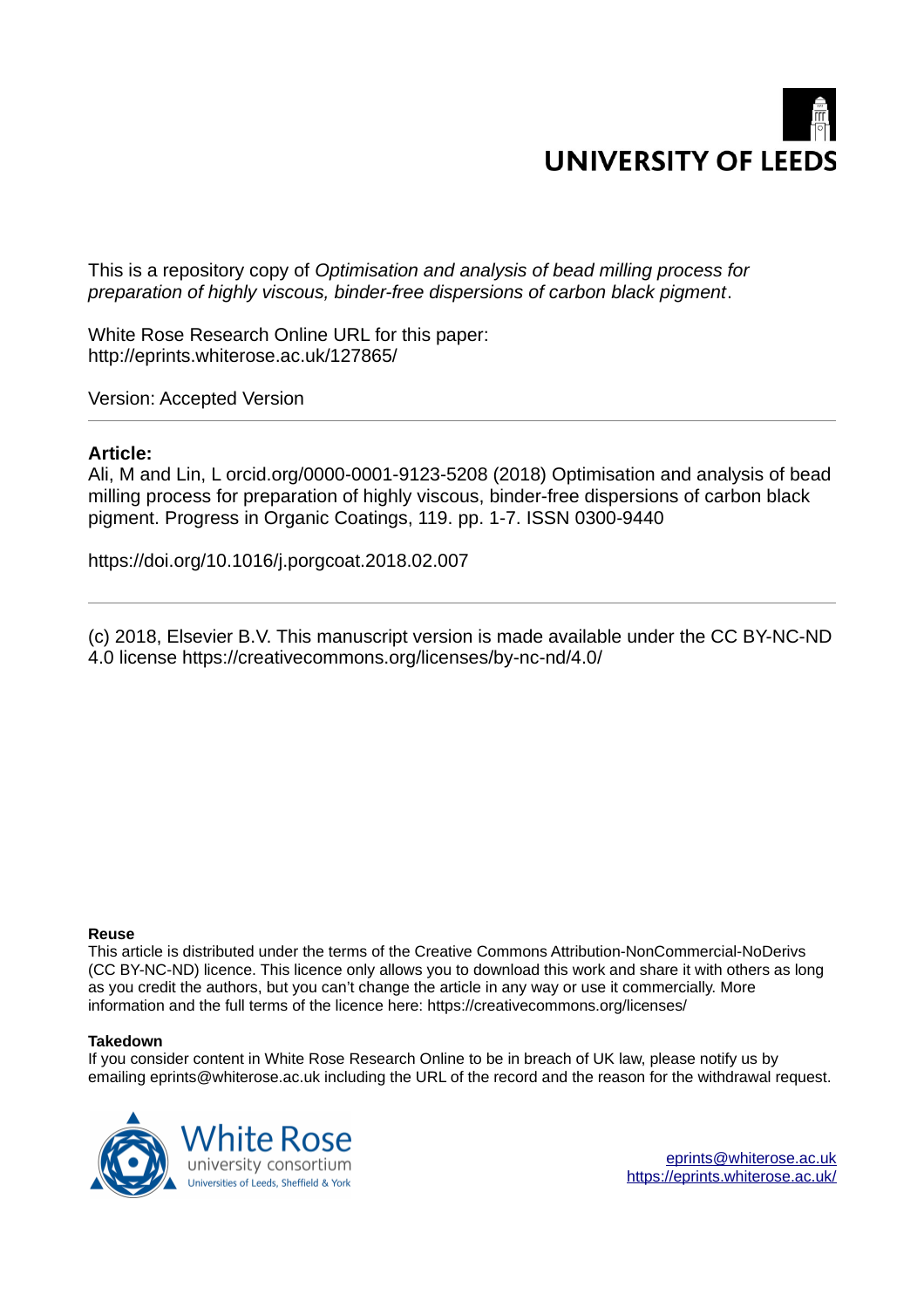### *Title*

*Optimisation and analysis of bead milling process for preparation of highly viscous, binder-free dispersions of carbon black pigment* 

### *Author names and affiliations*

Dr. Muhammad Ali (corresponding author) Given Name: Ali, Family Name: Muhammad [ali\\_mughal@hotmail.com](mailto:ali_mughal@hotmail.com)  Affiliation address: School of Chemistry, University of Leeds, Woodhouse Lane, LS2 9JT, Leeds, UK Present Address: Department of Textile Engineering, NED University of Engineering & Technology, University Road, Karachi – 75270, Pakistan

Prof. Long Lin Given Name: Long, Family name: Lin [l.lin@leeds.ac.uk](mailto:l.lin@leeds.ac.uk)  Affiliation address: Department of Colour Science, University of Leeds, Woodhouse Lane, LS2 9JT, Leeds, UK

### *Abstract*

Lab scale milling equipment is often employed to prepare dispersion formulations that possess considerably different characteristics from each other. The viscosity of a pre-mixed dispersion is one of the main parameters to consider when selecting a particular milling equipment for grinding of pigment. Generally, high viscosity dispersions are not easy to grind using a lab-scale re-circulating bead mill. There are numerous factors that can potentially result in changes in the starting point formulations. It is therefore crucial to assess any variations in the pigment loading occurring during milling for extended time periods. In this study, rheological characterisation, thermogravimetric analyses and surface resistivity measurements have been carried out on multiple dispersion formulations and it is shown that pigment loading after milling can be different from that in the starting point formulation.

# <span id="page-1-0"></span>*Highlights*

- 1. A method to effectively grind very high viscosity pre-mixed dispersions of carbon black on a bead mill.
- 2. A method to ascertain the effectiveness of a bead milling operation for preparation of high viscosity dispersions.
- 3. A general method that can be employed to ascertain the repeatability of milling operation for various dispersion systems.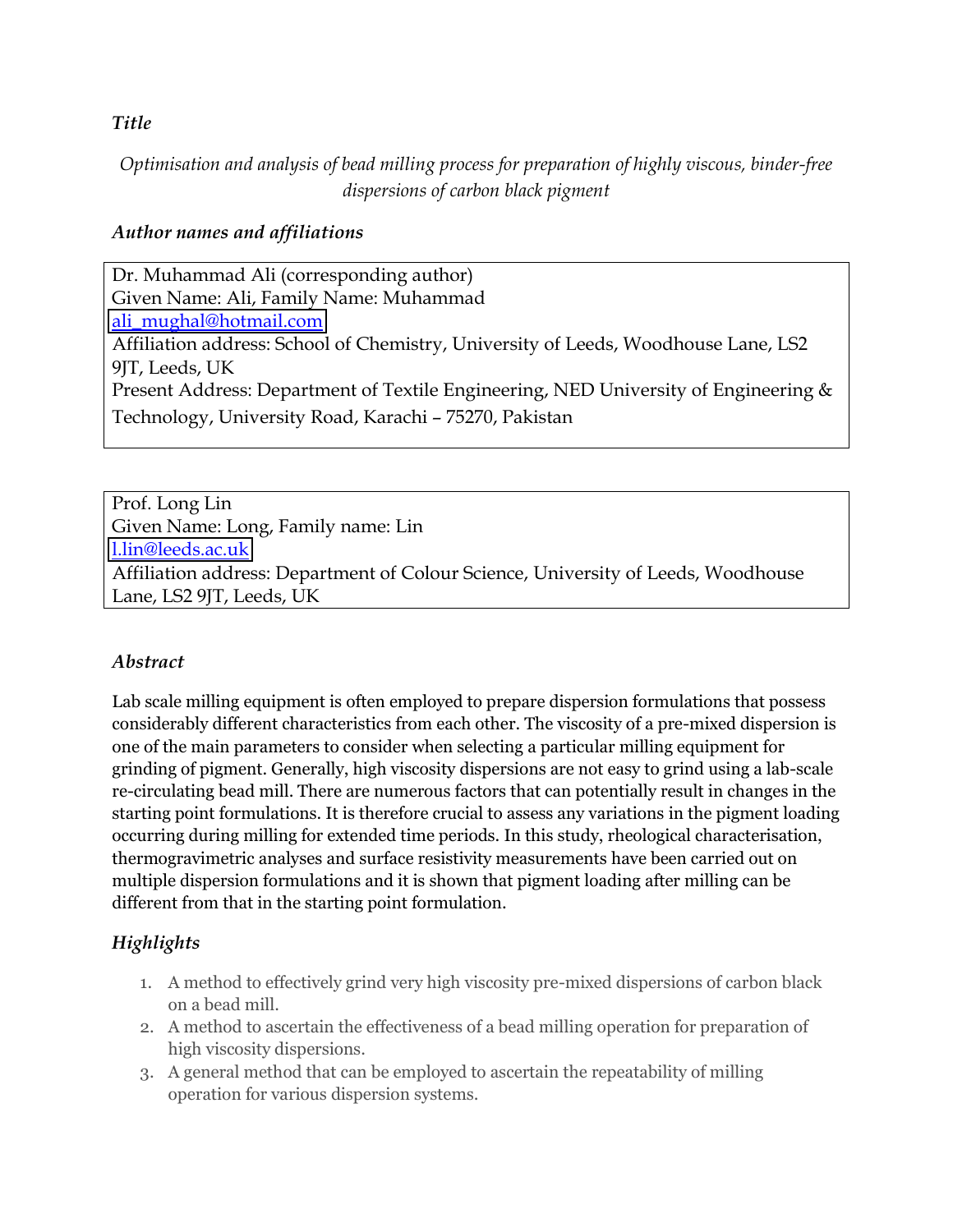## *Keywords*

Waterborne coatings, bead milling, dispersion formulation, pigment loss, carbon black.

### *Abbreviations*

## **DOWP Amount of dispersant (gm) on the weight of pigment**

### **OAN Oil absorption number**

# **1. Introduction**

The property requirements for various coating systems are often significantly different from one another (1). Thus, the technological aspects of the corresponding production processes are also different. A typical coating production process involving bead milling is depicted in [Figure 1.](#page-1-0) However, there are huge varieties of manufacturing equipment that are designed to meet specific requirements of a specific coating manufacturing process. The selection of equipment and the sequence of the steps that are involved in preparation of a coating system are primarily dependent on the type of coating and the quantities being manufactured (2). In addition, the important factors pertaining to the formulation include the viscosity of the premix, the vehicle, the solids content in the formulation, the pigment hardness, temperature limitations, aeration tendencies and so on (3). The main target to be achieved in a coating manufacturing process is proper blending of all of the formulation components, in general, and an optimal dispersion of the pigment, in particular. Detailed accounts of the mechanisms involved in dispersing a pigment are reported in literature (4-6).



Figure 1: Typical steps involved in manufacturing of a pigmented coating system (7) Depending upon the design of milling equipment, single or multiple passes through a mill may be required to achieve the required reduction in particle size, a narrow particle size distribution and to improve stability (8-10). It is important to note that the main manufacturing cost in coating preparation is associated with the cost of pigment milling which has two components. One is the cost that is associated with the duration of the milling which in turn dictates the total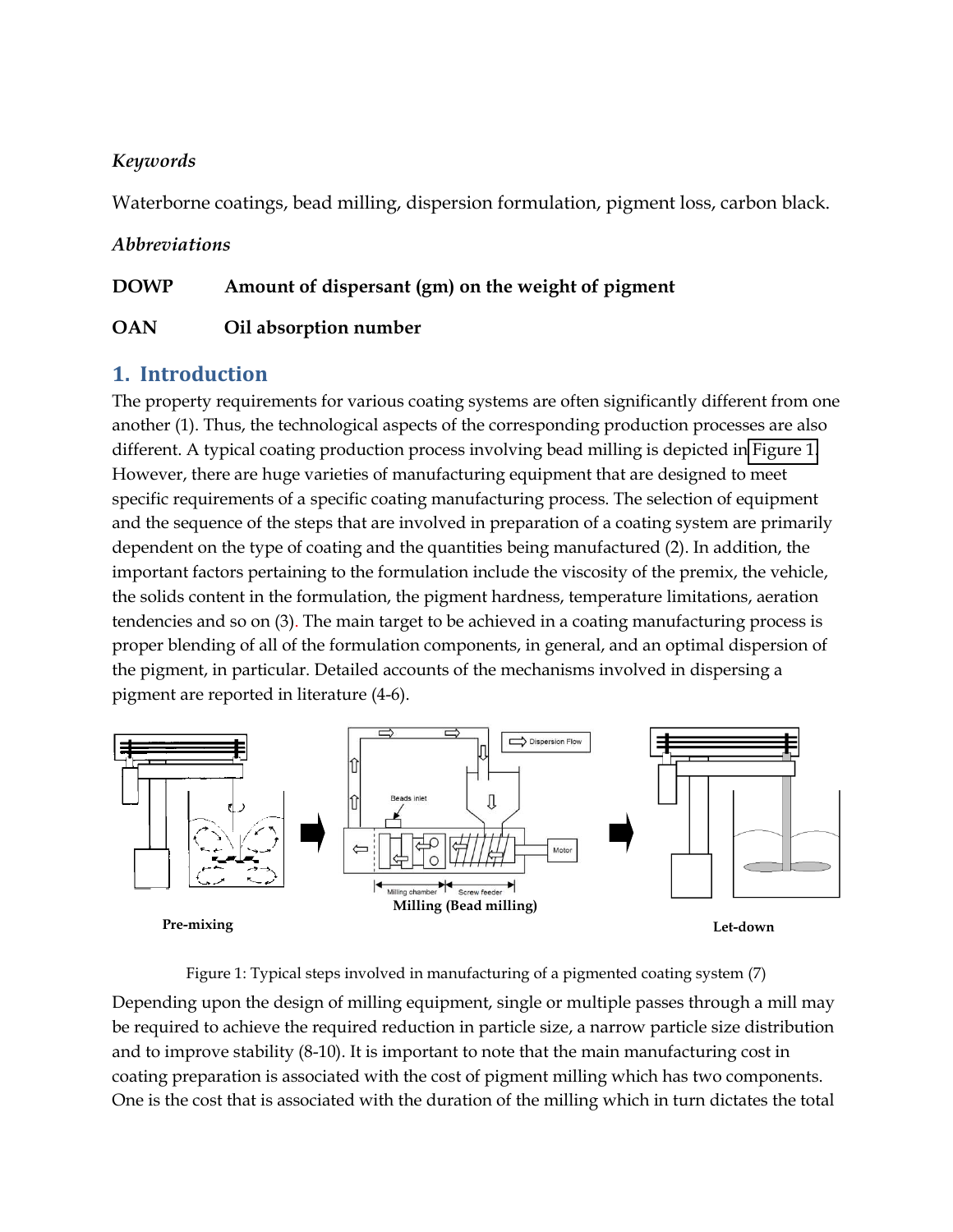energy that is consumed during the process (11). The other component of cost is associated to the wear and tear on the milling equipment. The wear of the conventional ceramic or metallic grinding media needs to be considered as this can lead to contamination of the dispersion (12- 15). The optimum milling process parameters, i.e., the milling time and the milling speed, to prepare pigment dispersion depends on a number of factors including the pigment hardness, the pigment aggregate size, the solubility of pigment in the dispersion medium, the effectiveness of the dispersant(s) and the design of the milling equipment (16-19). Mathematical models have also been developed to identify, predict and optimise the most significant pigment grinding parameters (20-21).

<span id="page-3-0"></span>As new applications of coatings are envisaged, increasing numbers of pigments are employed as functional materials (22-23). As a result, a coating system manufacturer has to frequently deal with formulations that possess significantly different characteristics from each other. In many cases, the cost of pigment is a major consideration due to which the coating manufacturer is faced with the challenge of maximising the desired functionality while using an optimally low amount of the pigment. The optimum amounts of all of the other formulation ingredients also have a direct influence on the properties of the end product. In addition, it is crucial to assess the capabilities and limitations of the available milling system for each unique type of formulation. This is commonly done by preparing a series of dispersions using lab scale milling equipment followed by characterisation of the same using a number of techniques such as electrophoresis, rheological assessments, particle size analysis, sedimentation tests and adsorption isotherm (24-28). Another technique called electroacoustics allows zeta potential measurement in concentrated suspensions (29-31). In order to speed up the formulation optimisation and characterisation processes, in-situ and online analytical techniques have been reported recently (32-34).

<span id="page-3-1"></span>It is clear from a review of the available literature that a significant number of studies report on the analysis of dispersion preparation process and characterisation of dispersions. However, there is a clear need to devise a method to estimate any potential changes in the starting point formulation that can occur during the dispersion preparation process, particularly during milling. This is considered to be important and thus the focus of this work because not all pigment milling equipment designs provide air-tight environment and as a result the vehicle (dispersion medium) can evaporate during milling for extended time periods. If the viscosity of a premixed dispersion is high then the loss of vehicle can accelerate due to increased temperatures. In addition, pigment loss can possibly occur in the form of accumulations in various sections of the milling equipment, particularly during the first several minutes of milling if the dispersion flow characteristics are not ideal (shear thinning). The aforementioned potential problems are more likely to occur in lab-scale milling equipment which is often used to grind pre-mixed dispersions possessing significantly different rheological characteristics. This can lead to changes in the starting point formulations and subsequently unexpected product performance. In this work, a simple method is proposed to estimate the optimum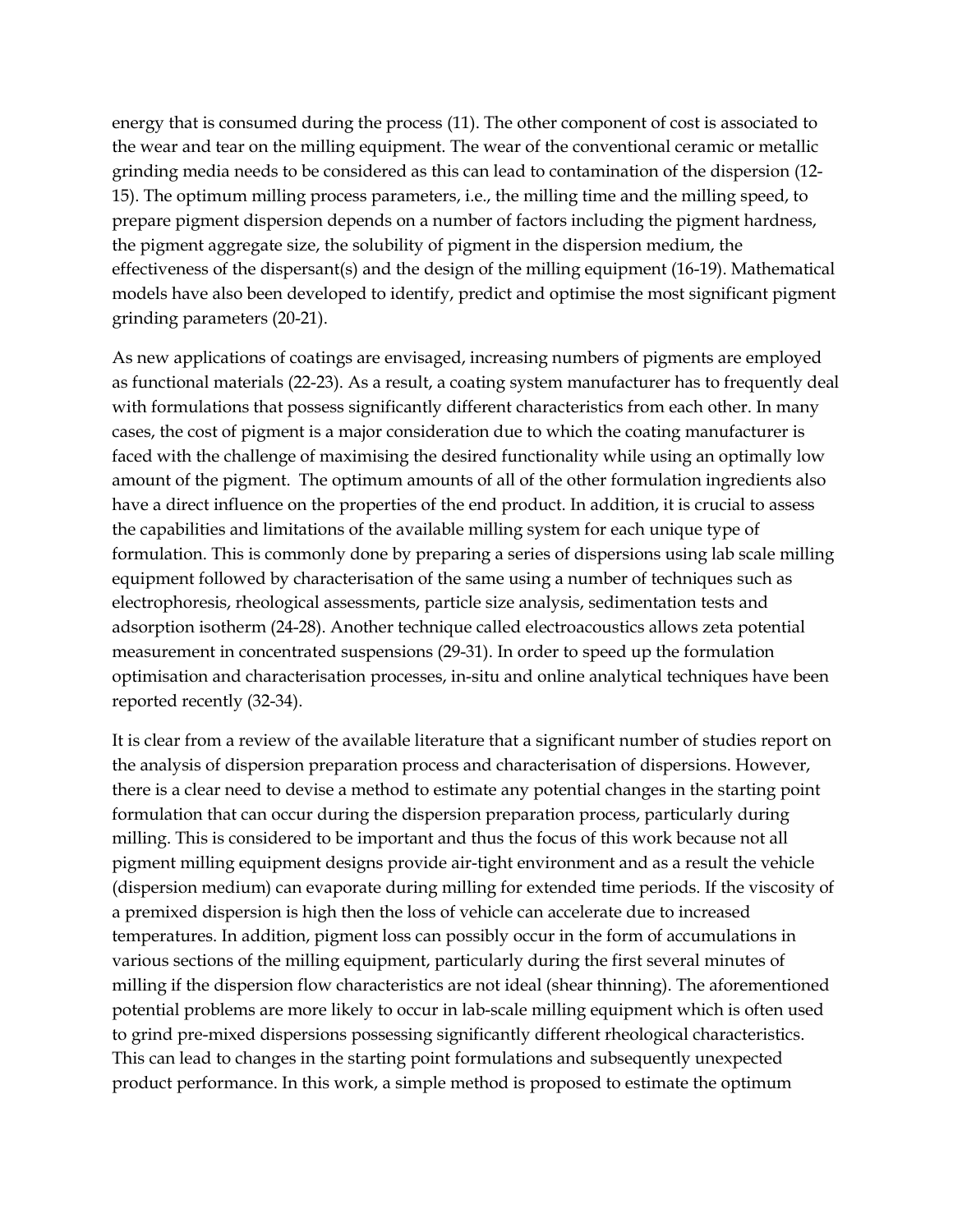milling duration and at the same time record any changes in the starting point formulation in terms of pigment loading.

# **2. Materials and Methods**

### **2.1 Pigments**

Carbon blacks of the same particle morphology may vary considerably in their ease of dispersion. Such differences in dispersibility can be attributed to the amount of chemisorbed complexes. On the basis of a consideration of this property, carbon black pigments that contained low volatile matter content were selected for this study. Some of the more important characteristics, as provided by the suppliers of these pigments, are provided in [Table 1.](#page-3-0) In order to put more strain on the milling process, binder-free, waterborne dispersions of these pigments were prepared.

<span id="page-4-1"></span><span id="page-4-0"></span>

| Pigment<br>(Supplier<br>Code) | Supplier | <b>BET Surface</b><br>area<br>$(m^{2}/g)$ | <b>OAN</b><br>$(cm^3/100g)$ | Volatile<br>content<br>$($ %) |
|-------------------------------|----------|-------------------------------------------|-----------------------------|-------------------------------|
| Vulcan XC605                  | Cabot    | 59                                        | 148                         | ${}_{0.1}$                    |
| Ensaco 250G                   | Timcal   | 62                                        | 191                         | 0.2                           |

Table 1: Specifications of carbon black pigments (as provided by the suppliers)

### **2.2 Dispersants**

For the dispersion and stabilisation of non-polar pigments such as carbon black, high molecular weight dispersing additives are generally recommended. In this situation, steric hindrance becomes the primary mechanism by means of which pigment particles are stabilised in the dispersion medium. The more important characteristics of the selected dispersants are provided in [Table 2.](#page-3-1)

Table 2: Dispersants used and their characteristics (as provided by the suppliers).

| Dispersant                  | Supplier             | Water<br>solubility    | Active<br><b>Matter</b><br>$(wt\%)$ |
|-----------------------------|----------------------|------------------------|-------------------------------------|
| Solsperse 44000             | Lubrizol             | Soluble                | 50                                  |
| <b>BYK-190</b>              | <b>BYK</b><br>Chemie | Completely<br>miscible | 40                                  |
| <b>Tego Dispers</b><br>760W | Evonik<br>Tego       | > 500 g/L              | 35                                  |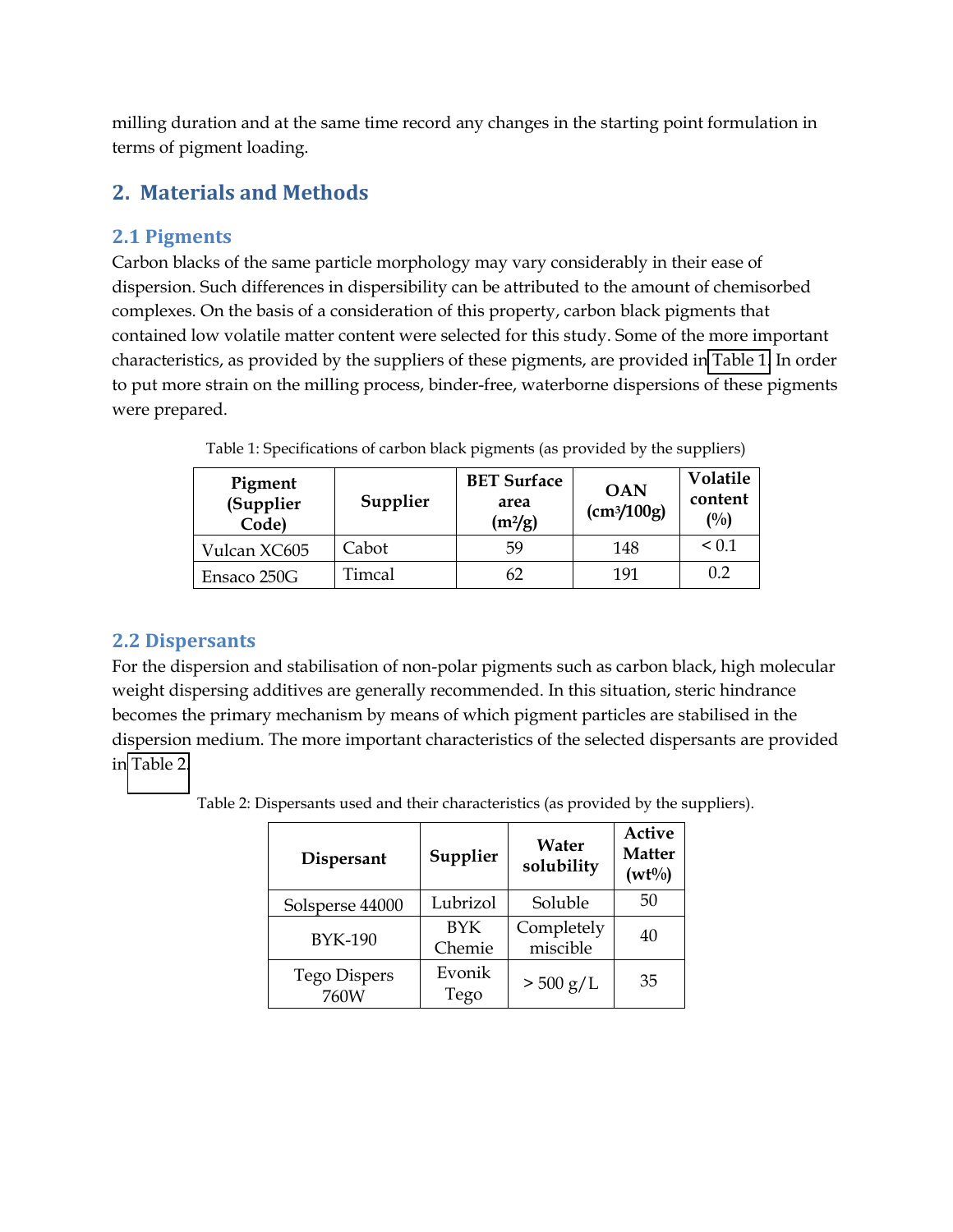### **2.3 Preparation of dispersion**

Prior to studying the effectiveness of the bead mill and its ability to handle high viscosity premixed dispersions, the optimum dispersant dosage for each of the pigments was determined using a high throughput process as described in a previous work by one of the authors (35). The sequence of steps followed to prepare dispersions of carbon black for the present study is depicted in [Figure 2.](#page-4-0) A high-speed over-head stirrer with a dissolver type blade was used for high shear pre-mixing while the bead mill used was a Mini 50 Motormill manufactured by Eiger Torrance Limited. Two batches, each of 100 gm, of the pigment-dispersant combinations tabulated in [Table 3](#page-4-1) were prepared and analysed. This provided an opportunity to establish the repeatability of the process.



Figure 2: Sequence of addition of formulation ingredients and the steps involved in milling of dispersions Table 3: Pigment-dispersant combinations prepared in the present study

|                                 | <b>DISPERSANT</b>   |                     |                                            |  |
|---------------------------------|---------------------|---------------------|--------------------------------------------|--|
| <b>PIGMENT</b>                  | Solsperse 44000     | <b>BYK-190</b>      | Tego 760W                                  |  |
| (Dispersant1)                   |                     | (Dispersant2)       | (Dispersant3)                              |  |
| Vulcan XC605                    | Carbon1-Dispersant1 |                     | Carbon1-Dispersant2   Carbon1-Disperssant3 |  |
| (Carbon1)                       |                     |                     |                                            |  |
| <b>Ensaco 250G</b><br>(Carbon2) | Carbon2-Dispersant1 | Carbon2-Dispersant2 | Carbon2-Dispersant3                        |  |

In some trial runs, it was observed that milling speed in the range of 3750-4000 RPM resulted in improved recirculation of the pre-mixed dispersions. This range of milling speed is also in line with the manufacturer's recommendation to minimise any wear and tear of the equipment. The size of zirconium oxide beads used as grinding media was between 1 – 1.25 mm and the bead loading was maintained between 30 – 35 mL.

# <span id="page-5-0"></span>**3. Analytical Techniques**

# **3.1 Rheological characterisation**

The viscosity of a dispersion ( $\eta_{dispersion}$ ) is mainly dependent on the particle size, size distribution and the solids concentration (volume fraction,  $\varnothing$ ). The nature of inter-particle forces also has a considerable effect. In a system of monodisperse spherical particles, the increase in viscosity with solids loading is generally accepted to be given by the Krieger-Dougherty equation:

$$
\eta_{dispersion} = \eta_{medium} \left[1 - \frac{\phi}{\phi_m}\right]^{[-\eta]\phi_m}
$$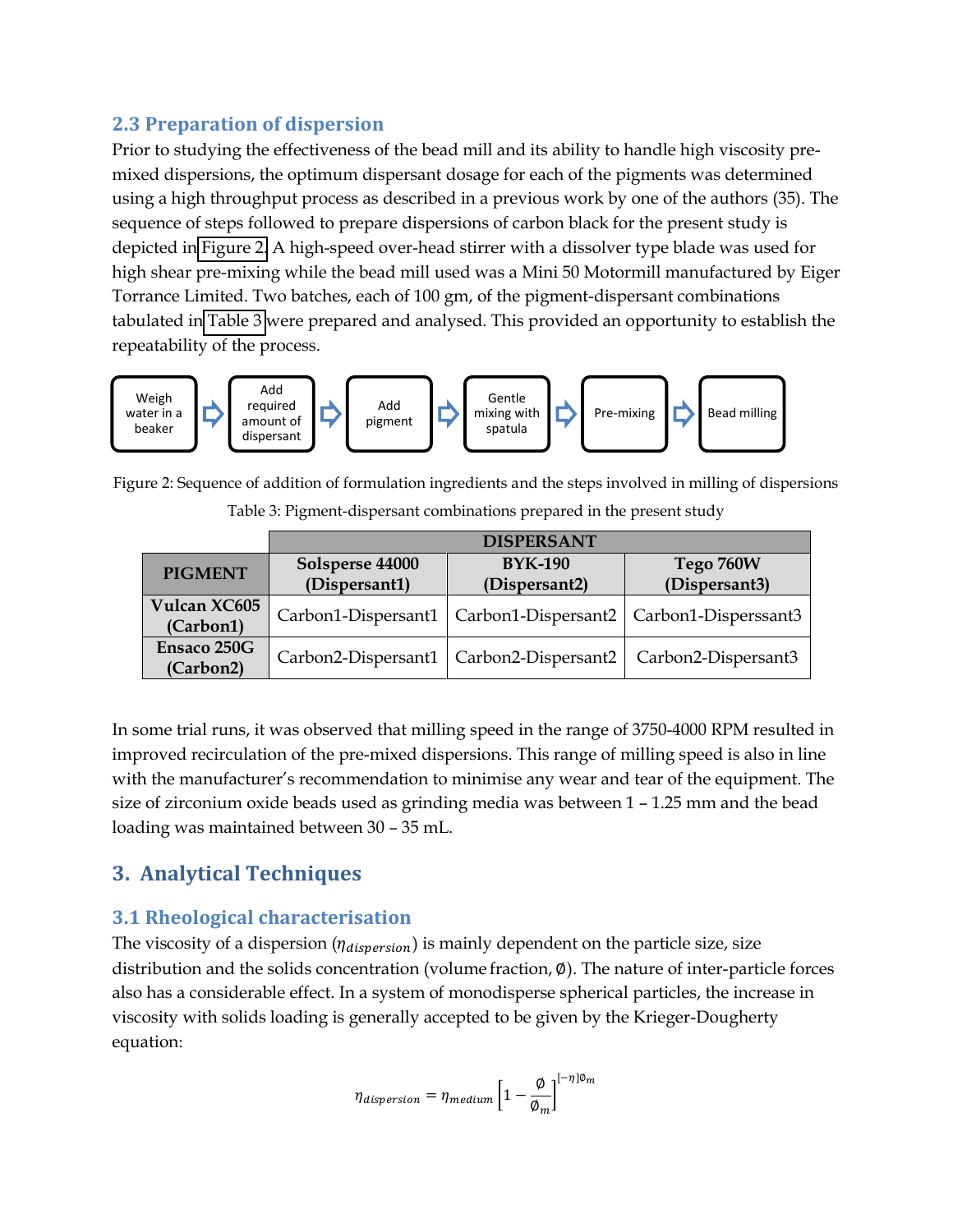Where  $\varphi_m$  is the maximum packing fraction obtainable, which for monodisperse spheres is equal to random close packing, i.e. 0.64.  $[\eta]$  is the intrinsic viscosity which for spherical particles is 2.5, and  $\eta_{medium}$  which in this case is the viscosity of water. In other words, addition of particles to a suspension increases the viscosity until at the maximum packing fraction the viscosity tends to infinity.

This was done using a TA Instruments AR-1500 EX rheometer. ASTM D4287-00(2010) standard method was used for measuring high shear viscosity using a cone-and-plate configuration. A 60 mm stainless steel cone with  $1^{\circ}$  taper angle and  $27 \mu m$  truncation gap was used. A continuous ramp test was employed and the viscosity profile was recorded over a shear rate range of 1 s-1 to 1000 s-1.

### **3.2 Surface resistivity measurements**

For surface resistivity measurements, dispersions samples were collected at regular intervals during milling. Drawdowns of collected dispersion samples were produced on standard proofing paper using hand coater apparatus (K-bar No. 3) and surface resistivity was measured after 24 hours of drying in ambient conditions (21 – 24 °C). The surface resistivity of a 3 cm  $\times$  3 cm area of the drawdown was measured and five measurements were taken for each sample.

### **3.3 Thermogravimetric analysis (TGA)**

In most cases, the pre-mixed dispersions were very viscous and it was difficult to ensure proper recirculation, especially during the initial several minutes of bead milling. As mentioned in the prior text, this created potential chances of changes in the starting formulation due to accumulation of pigment in various sections of the mill or due to evaporation of a significant amount of water (dispersion medium). Thus, the pigment loading of each batch of a milled dispersion was determined. For this purpose, thermogravimetric analysis of both batches of each dispersion formulation was carried out in order to determine the solids content at the end of milling process. The analysis was performed using a TA Instruments TGA Q50 and the parameters that were set for this purpose are tabulated in [Table 4.](#page-5-0)

| TGA<br>parameter                         | Description                                               |  |
|------------------------------------------|-----------------------------------------------------------|--|
| Heating<br>method                        | Ramp - Isothermal<br>for 10 minutes at<br>end temperature |  |
| Heating rate<br>$(^{\circ}C/\text{min})$ | 10                                                        |  |
| Start<br>temperature                     | 25                                                        |  |

| Table 4: TGA parameters for dispersion analysis |  |  |
|-------------------------------------------------|--|--|
|                                                 |  |  |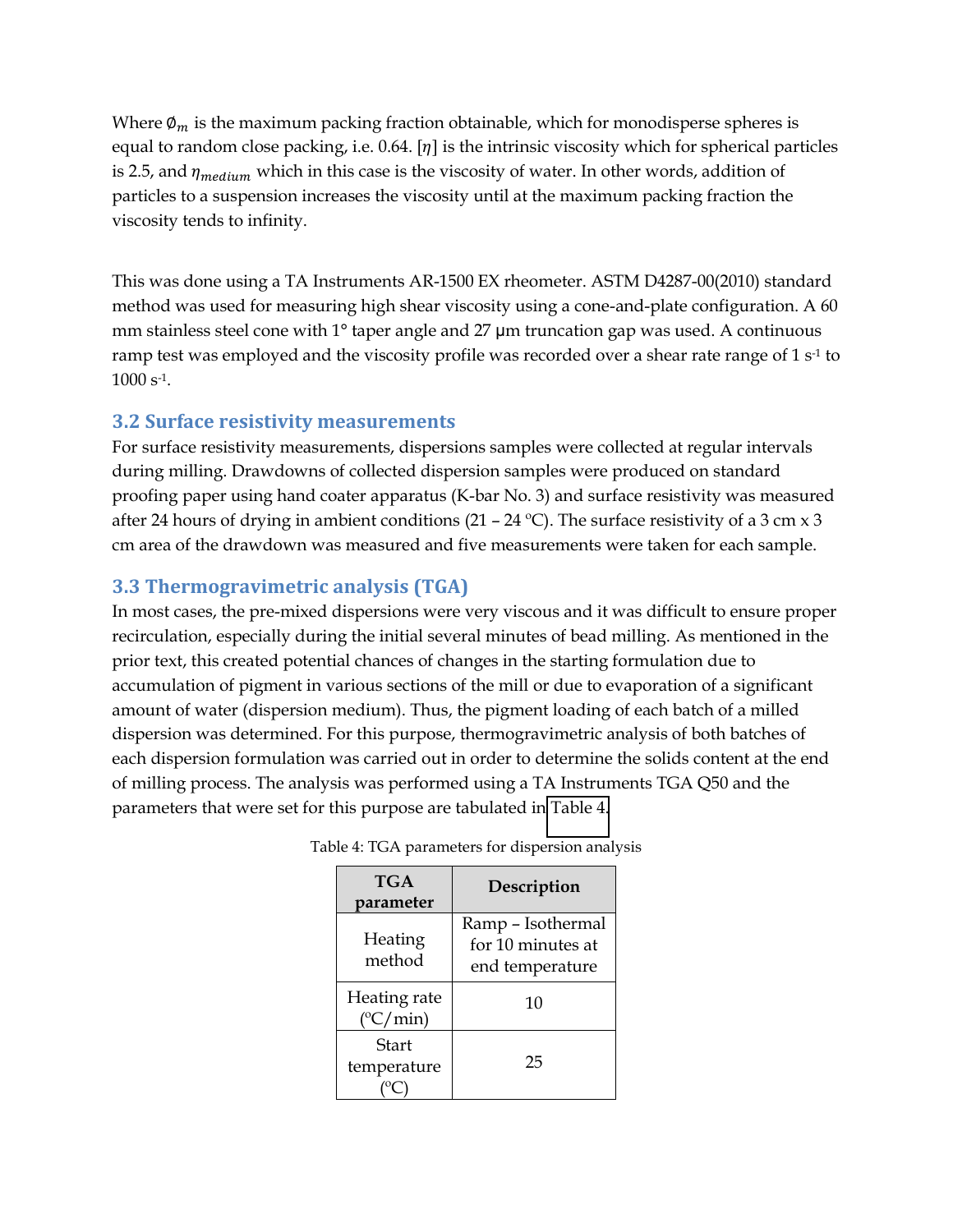| End<br>temperature | $800 - 825$    |
|--------------------|----------------|
| Test<br>atmosphere | Nitrogen purge |

# **4. Results and Discussion**

# **4.1 Optimum bead milling duration**

<span id="page-7-0"></span>It is well-known that a decrease in the viscosity of a pigment dispersion can be considered as being a direct indication of the reduction in particle-particle interaction. Since one of the main aims of this study was to optimise the milling of highly viscous dispersions, therefore, the milling effect was analysed at regular intervals during milling by recording the viscosity profiles of all of the pigment-dispersant combinations mentioned i[n Table 3.](#page-4-1) It was observed that the most significant reduction in the viscosity of Carbon1 dispersions occurred during the initial one hour of bead milling, as shown in [Figure 3.](#page-7-0) This was followed by only a slight reduction in the viscosity as the milling was continued for another 1 – 1.5 hours. Upon continuing the bead milling for another 30 minutes, a slight decrease in the viscosity of Carbon1-Dispersant3 dispersion was observed, while virtually no change in the viscosity of Carbon1-Dispersant1 and Carbon1-Dispersant2 dispersions was recorded. A more or less similar pattern of reduction in the viscosity was observed for the dispersions of Carbon2, as depicted in [Figure 4.](#page-8-0) The initial 1 hour of milling resulted in the most pronounced reduction in the viscosity of the dispersions. As in case of dispersions of Carbon1, there was very small change or virtually no change in the viscosity of the dispersions of Carbon2 after 2 hours of milling. Therefore, based on the results of the rheological assessments, it was concluded that three hours of milling at 3750 – 4000 RPM effectively dispersed the carbon black pigments despite the considerably different rheological characteristics of their pre-mixed dispersions.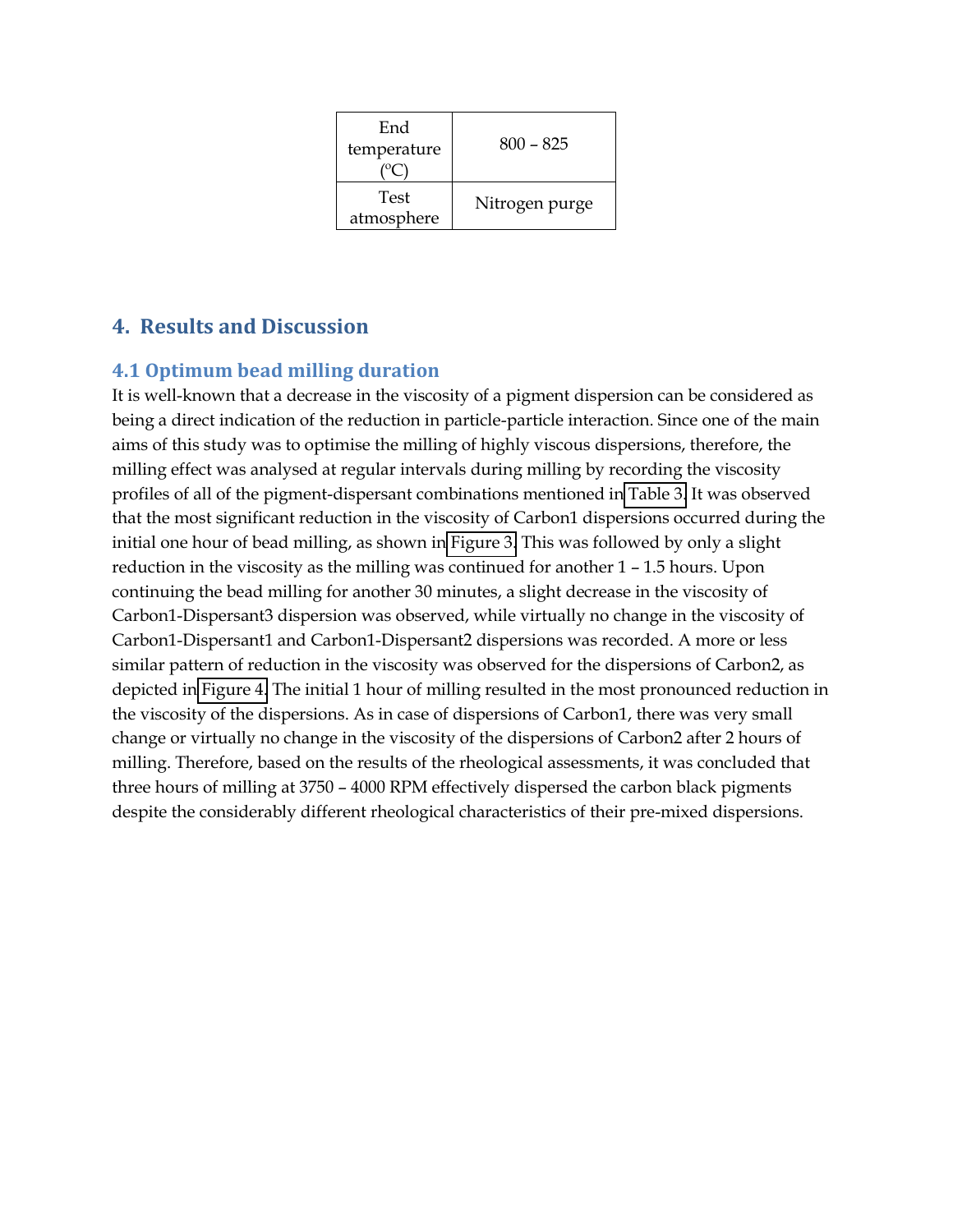

<span id="page-8-0"></span>Figure 3: Milling viscosity of dispersions of Carbon1 prepared using (a) Dispersant1, (b) Dispersant2 and (c) Dispersant3.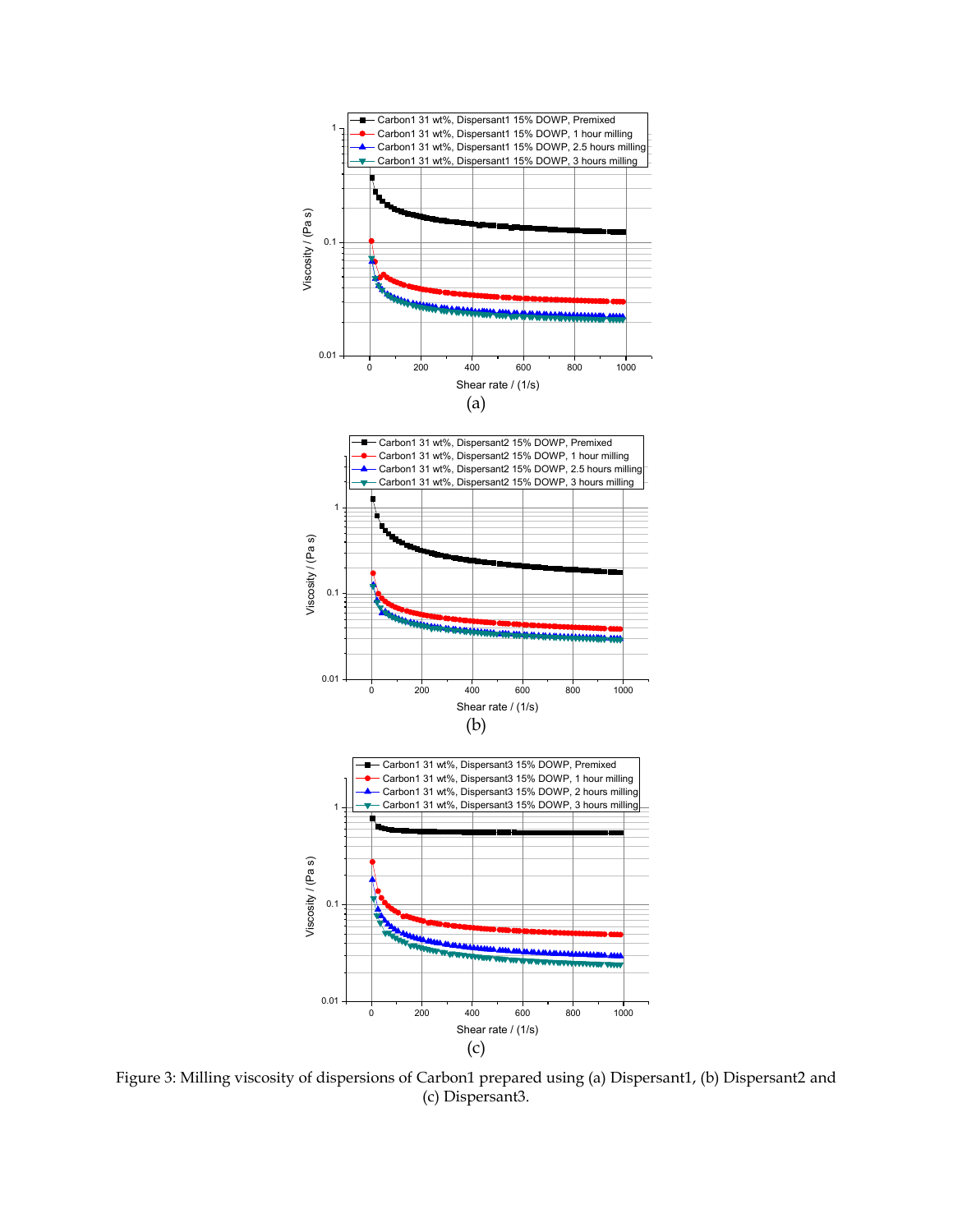

<span id="page-9-0"></span>Figure 4: Milling viscosity of dispersions of Carbon2 prepared using (a) Dispersant1, (b) Dispersant2 and (c) Dispersant3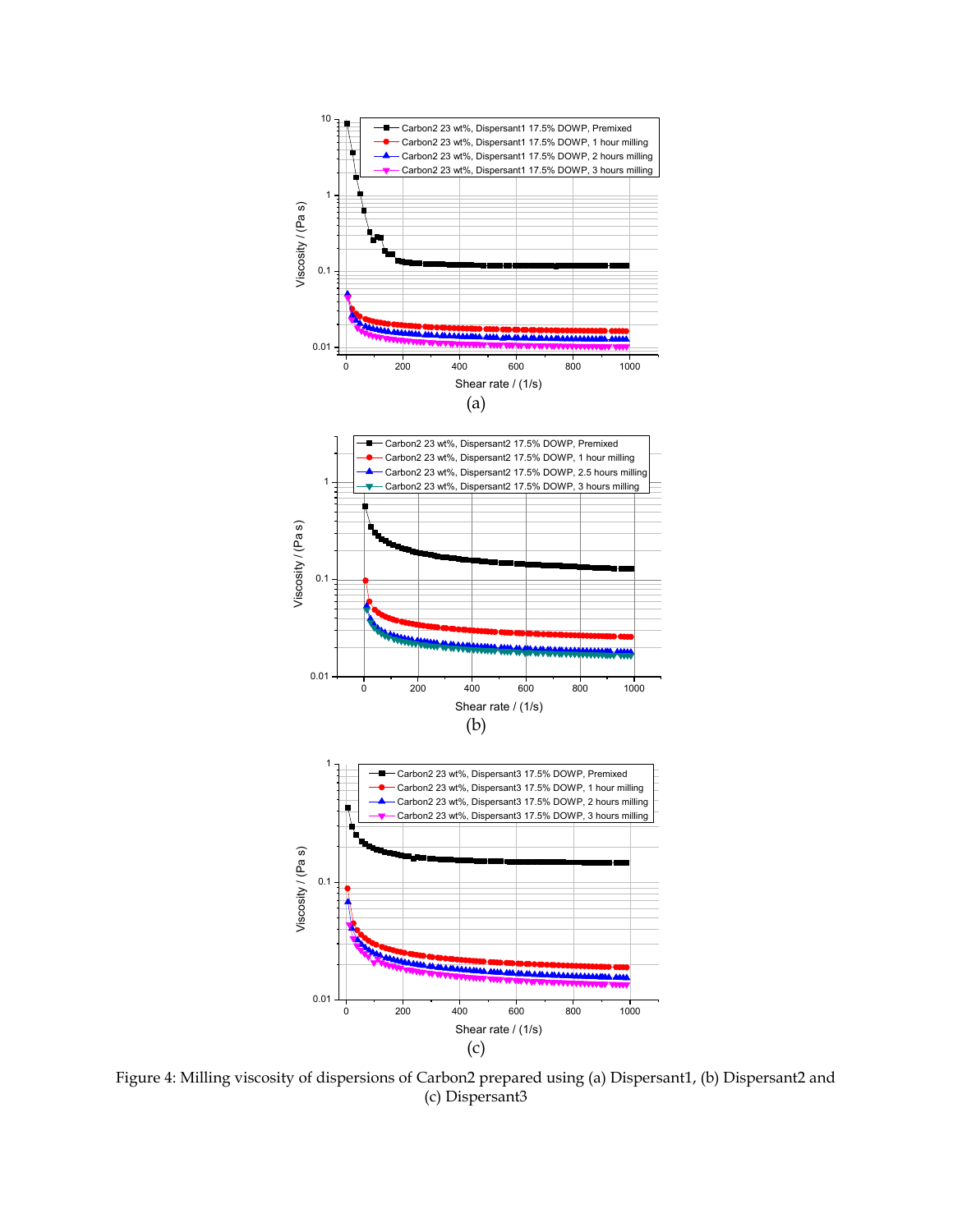# **4.2 Electrical characterisation**

In the case of electrically conductive pigments, the electrical characteristics can also be used as an indicator of the state of dispersion of pigment. In this study, the surface resistivity of drawdowns of dispersions was measured to further validate the trends observed in rheological analyses. For this purpose, the dispersion formulations containing Dispersant1 were used. This is because, the viscosity profiles presented in [Figure 3](#page-7-0) an[d Figure 4](#page-8-0) clearly show that this dispersant was the most effective in reducing the viscosity during milling.

As shown i[n Figure 5,](#page-9-0) a gradual decrease in the surface resistivity was observed for the dispersions of both Carbon1 and Carbon2. This trend is in-line with the rheological assessments and it can be regarded as a clear indicator of improved state of dispersion as the milling progressed.

<span id="page-10-0"></span>

Figure 5: Surface resistivity of drawdowns of dispersions collected during milling.

### <span id="page-10-1"></span>**4.3 Reliability of the bead milling process**

In the context of this study, reliability of the milling process particularly refers to the amount of pigment that was present in different batches of a dispersion after bead milling. For this purpose, two batches of all the pigment-dispersant combinations [\(Table 3\)](#page-4-1) were prepared and thermogravimetric analysis was done for each milled sample. The thermograms of both batches of a dispersion were compared for similarity in weight loss profile and final pigment loading. The pigment loading, as obtained from the thermogram of the dispersion, was also compared with the pigment loading in starting formulation to estimate the amount of pigment or the amount of water (dispersion medium) lost (if any) during bead milling.

During TGA, the production of carbon char or other decomposition products was possible as a result of the thermal decomposition of the polymeric dispersants present in a dispersion. Therefore, thermal analysis of the as-supplied dispersants was carried out to quantify the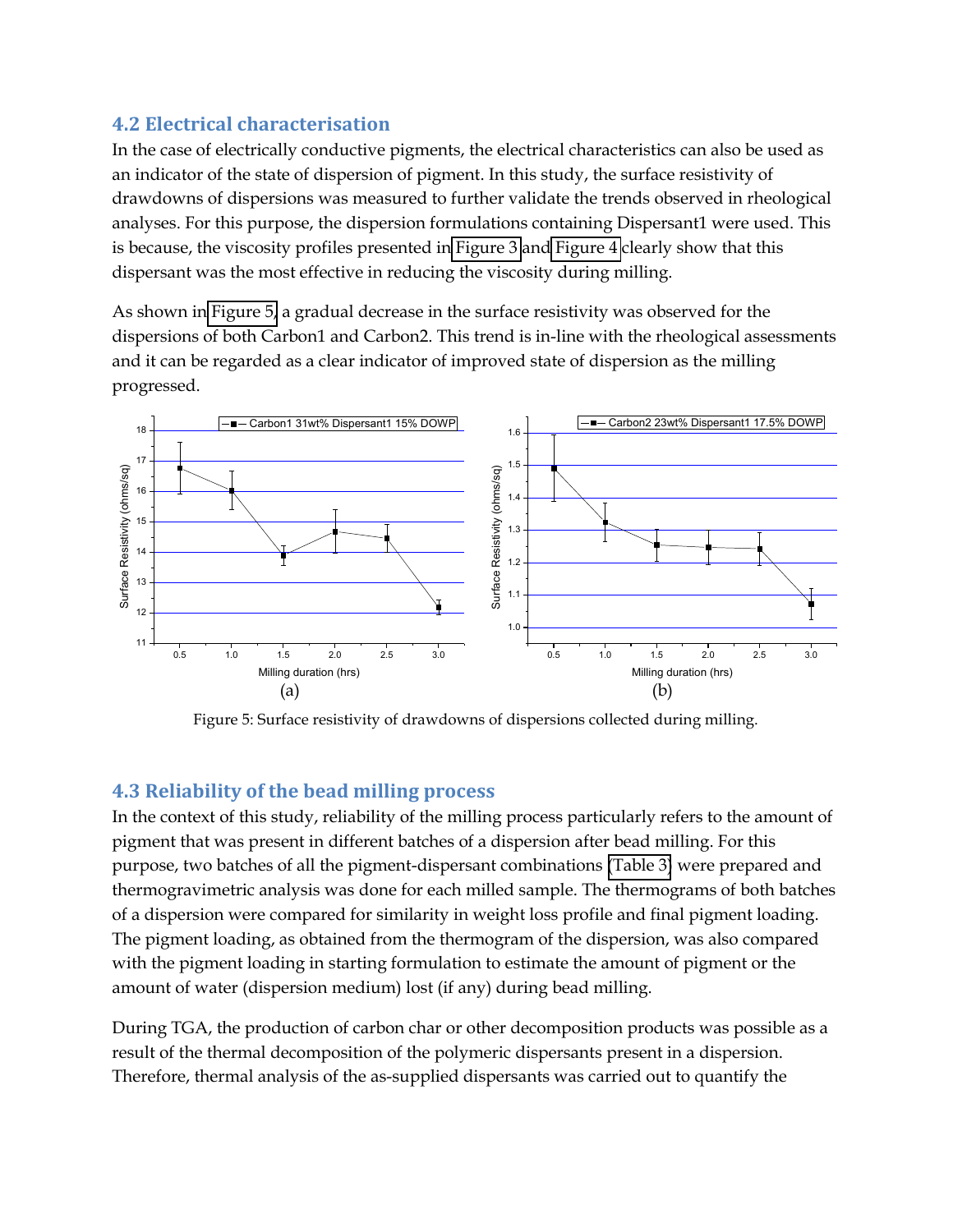amount of residual matter at different temperatures. The thermograms showing the weight loss profiles of the dispersants are provided in [Figure 6.](#page-10-0)



Figure 6: TGA thermograms of Dispersants (as-supplied form).

<span id="page-11-0"></span>It is clear from the data presented in [Table 5](#page-10-1) that a considerable amount of residual matter was not present in any of the dispersants at a temperature of  $\geq 600$  °C. On the basis of this information, the thermal analysis of the formulated, bead milled dispersions was carried out at a temperature of up to 825 ºC. Furthermore, the dispersion test specimen was held at 825 ºC for 10 minutes to facilitate complete removal of the decomposition products (if present) of the respective dispersant. It is proposed that the residue from a dispersion sample at 825 ºC, or at a lower temperature at which the respective dispersant was expected to be completely removed, can be regarded as the amount of carbon black pigment in the dispersion recovered from the bead mill.

|                                                     | Residue (%wt) at different temperatures                           |      |      |      |      |  |
|-----------------------------------------------------|-------------------------------------------------------------------|------|------|------|------|--|
|                                                     | 500 °C<br>$700\,^{\circ}\mathrm{C}$<br>400 °C<br>600 °C<br>800 °C |      |      |      |      |  |
| Dispersant1                                         | 5.20                                                              | 0.82 | 0.03 | 0.01 | 0.00 |  |
| Dispersant2                                         | $NA*$<br>$NA*$<br>4.13<br>0.63<br>0.04                            |      |      |      |      |  |
| 0.45<br>0.02<br>0.06<br>0.05<br>0.03<br>Dispersant3 |                                                                   |      |      |      |      |  |
| *NA refers to 'solids content not measureable'      |                                                                   |      |      |      |      |  |

Table 5: Solids contents of dispersants at various temperatures in TGA.

The thermogravimetric analyses showed that the weight loss profiles of the different batches of Carbon1 pigment dispersions were very similar, as shown in [Figure 7.](#page-12-0) The solids content in the different batches of the dispersions of Carbon1 pigment are tabulated in [Table 6.](#page-11-0) It was found that the pigment loading in both batches of Carbon1-Dispersant1 dispersion was similar, though it was above 34 wt% which is higher compared to that in the starting formulation. In contrast, in the dispersions of Carbon1 pigment that were prepared using Dispersant2 and Dispersant3, the amount of pigment was close to that in the starting formulations, which was 31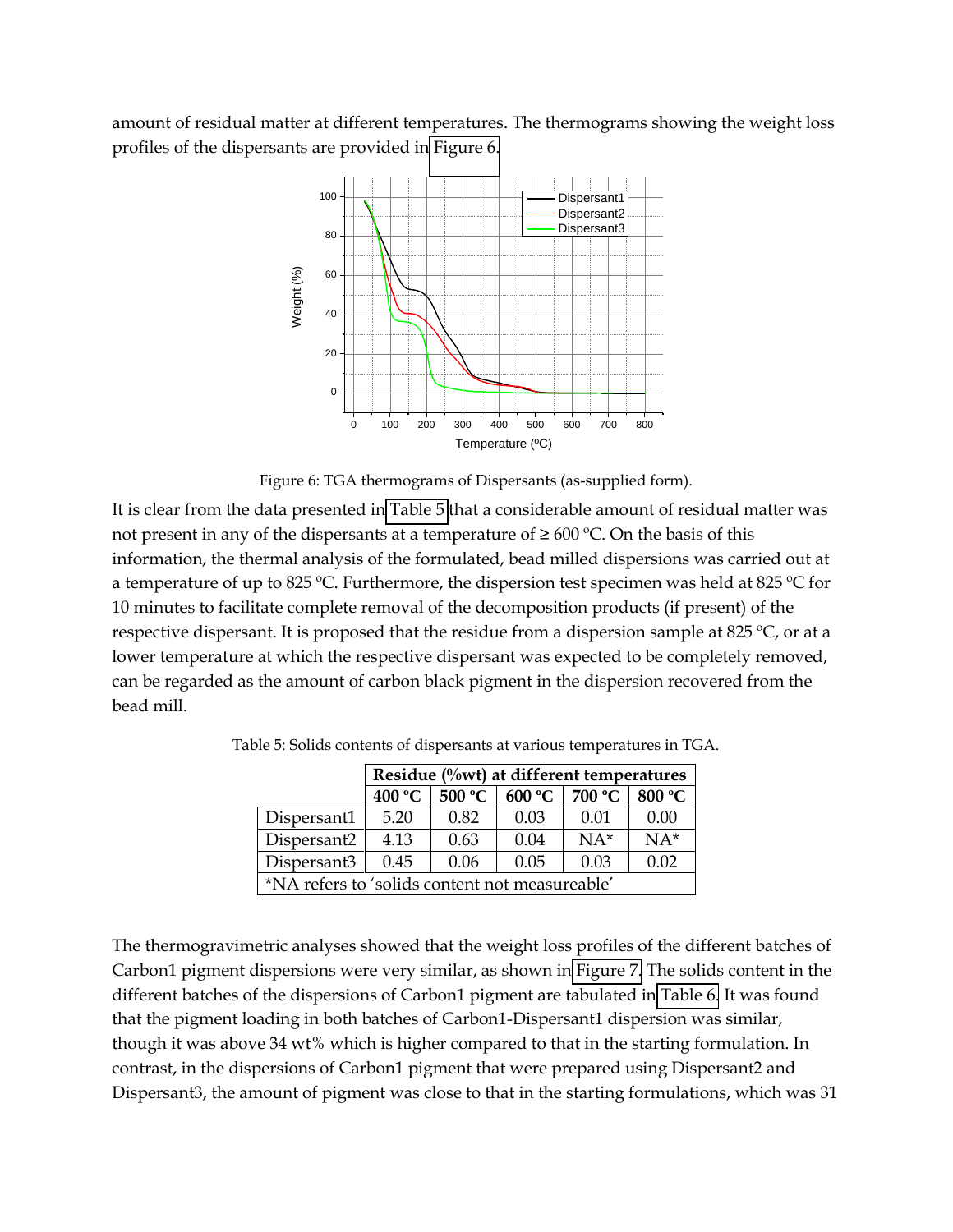wt%. The TGA analyses showed that, with the exception of Batch 1 of Carbon2-Dispersant3 dispersion, the amount of pigment in the bead milled dispersions of Carbon2 was in the range of 24 – 27 wt% which is greater than the pigment loading of 23 wt% in the starting formulation. It was observed, as shown in [Figure 8\(](#page-13-0)c), that the weight loss continued in Batch 1 of the Carbon2-Dispersant3 dispersion when the sample was heated above 500 °C and that the solids content at 825 °C was 19.80 wt%. However, the TGA data of this dispersion showed that the solids content at 500°C was approximately 25 wt%. Since the TGA showed that the amount of residue of Dispersant3 was 0.06% at 500 °C, the decrease in solids content above 500 °C could not be regarded as a direct indicator of lower pigment loading in this dispersion formulation.

<span id="page-12-0"></span>

|                            | Pigment loading $(wt\%)$ |                                |         |  |
|----------------------------|--------------------------|--------------------------------|---------|--|
| Dispersion name            | <b>Starting</b>          | TGA of bead milled dispersion* |         |  |
|                            | formulation              | Batch 1                        | Batch 2 |  |
| Carbon1-Dispersant1        | 31                       | 35.16                          | 34.24   |  |
| Carbon1-Dispersant2        | 31                       | 31.81                          | 30.97   |  |
| Carbon1-Dispersant3        | 31                       | 31.74                          | 31.29   |  |
| Carbon2-Dispersant1        | 23                       | 26.27                          | 26.59   |  |
| Carbon2-Dispersant2        | 23                       | 26.99                          | 24.97   |  |
| Carbon2-Dispersant3        | 23                       | 19.80                          | 24.30   |  |
| * Solids content at 825 °C |                          |                                |         |  |

Table 6: Pigment loading as obtained from the formulation calculations and TGA of the bead milled dispersions.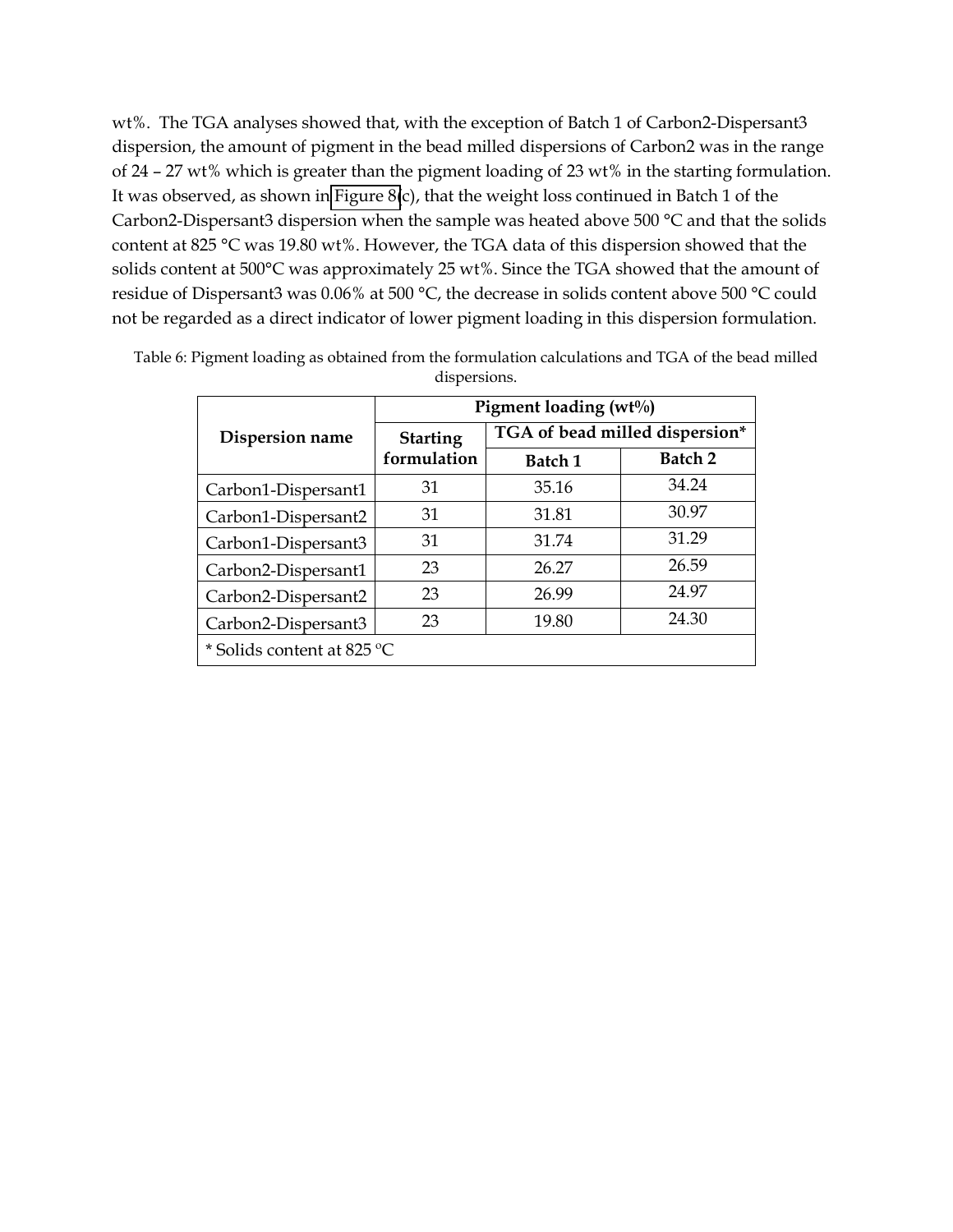

<span id="page-13-0"></span>Figure 7: TGA thermograms of different batches of dispersions of Carbon1 prepared using (a) Dispersant1, (b) Dispersant2 and (c) Dispersant3.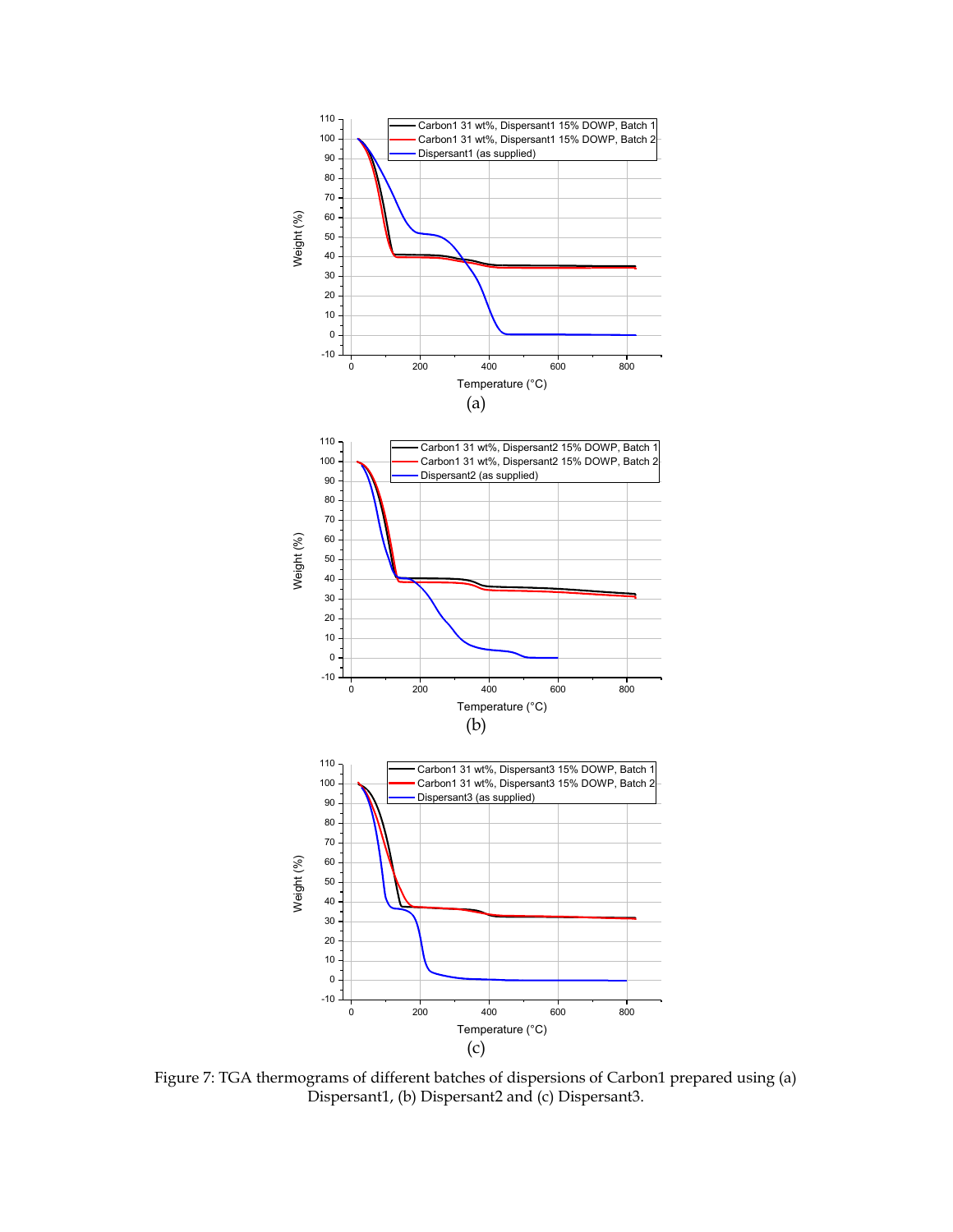

Figure 8: TGA thermograms of different batches of dispersions of Carbon2 prepared using (a) Dispersant1, (b) Dispersant2 and (c) Dispersant3.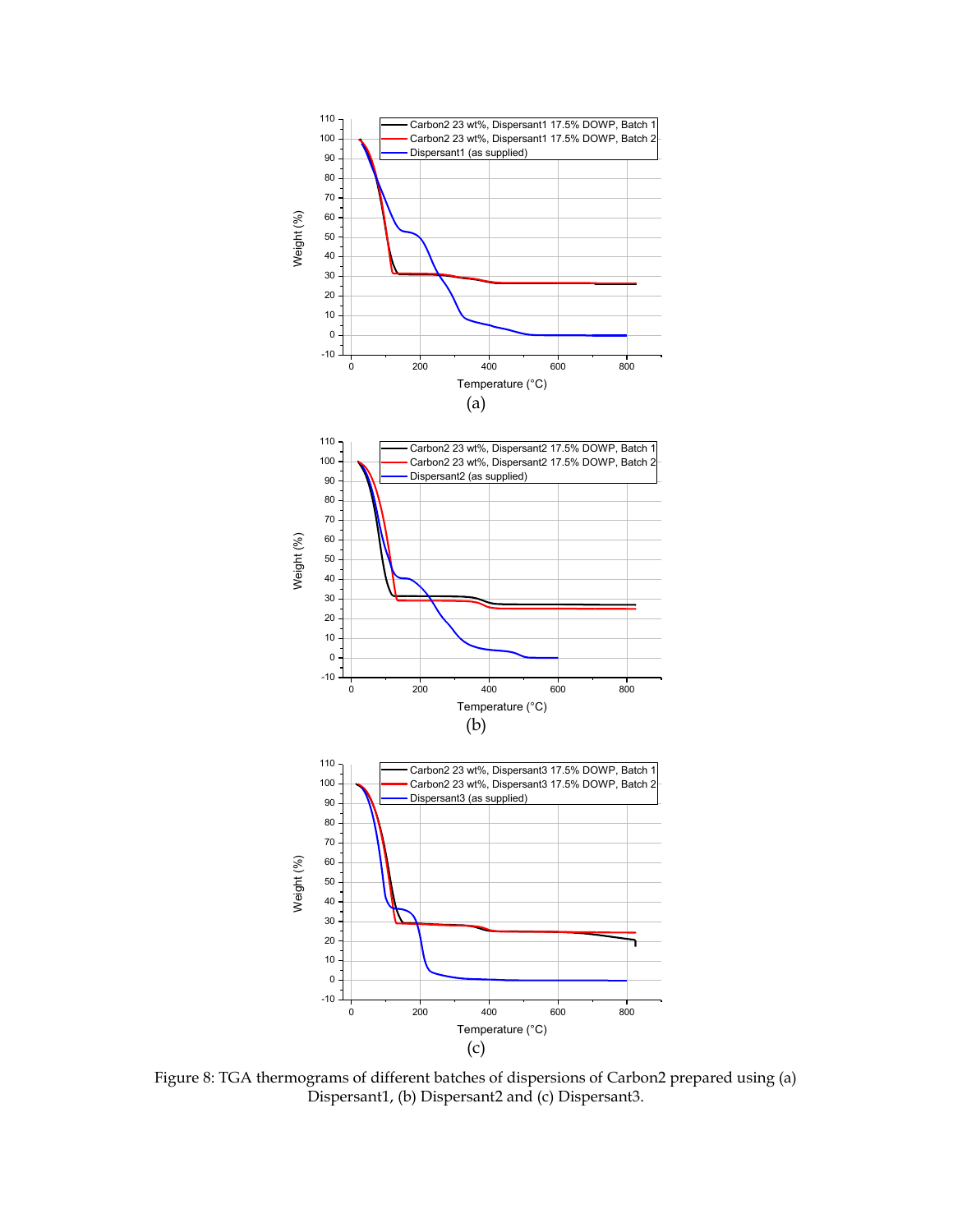The batch-to-batch variation in terms of the pigment loading in the bead milled dispersions was generally very limited. However, it was also clearly observed that the pigment loading in bead milled dispersions was different than that in the starting formulations. This can be attributed to the fact that the bead mill used in this work was not a closed system and during three hours of milling operation, some water loss was likely to occur. Water loss was also facilitated by the slight increase of temperature that was observed during initial several minutes of milling of the high viscosity pre-mixed dispersions.

## **5. Conclusions**

In this work, it is shown that a laboratory bead mill that is designed primarily for low viscosity dispersions can be used for milling of high viscosity dispersions of pigments that are difficult to disperse (e.g., dispersions of carbon black pigment). We have devised a method to establish the optimum milling parameters for a particular type of pigment-dispersion system. In addition, a method is proposed to ascertain the repeatability of milling operation by recording the thermograms of multiple batches of a dispersion formulation. In this study, waterborne dispersions of carbon black pigments were prepared and characterised. However, based on the fact that the selected pigment grades contained very low volatile matter content and were dispersed in water (a polar medium), it is proposed that same method(s) can be applied to other demanding dispersions. By such an approach, it can be ensured that pigment dispersions possessing a range of viscosities are bead milled effectively. Our study suggests that pigment loss or changes in formulation composition such as the amount of solvent can occur during milling operation. Therefore, it is important to determine the pigment loading after milling in order to avoid any unexpected trends in the final product characteristics.

# **6. Acknowledgements**

The authors would like to acknowledge David Cartridge of Lubrizol Corporation for kindly arranging the provision of some of the raw materials used in this work. The authors also acknowledge NED University Karachi for providing the financial support to conduct this work.

# **7. References**

1. Tracton AA. Coating Calculations. In: Tracton AA, editor. Coatings Technology Handbook. 3rd ed: CRC Press; 2006. p. 75-9.

2. Cynthia C. Production equipment: Dispersion and grinding overview. Journal of Coatings Technology. 2006;78.

3. Kapur PC, Healy TW, Scales PJ, Boger DV, Wilson D. Role of dispersants in kinetics and energetics of stirred ball mill grinding. International Journal of Mineral Processing. 1996 1996/06/01;47(1):141-52.

4. Kwade A. Determination of the most important grinding mechanism in stirred media mills by calculating stress intensity and stress number. Powder Technology. 1999;105(1–3):382-8.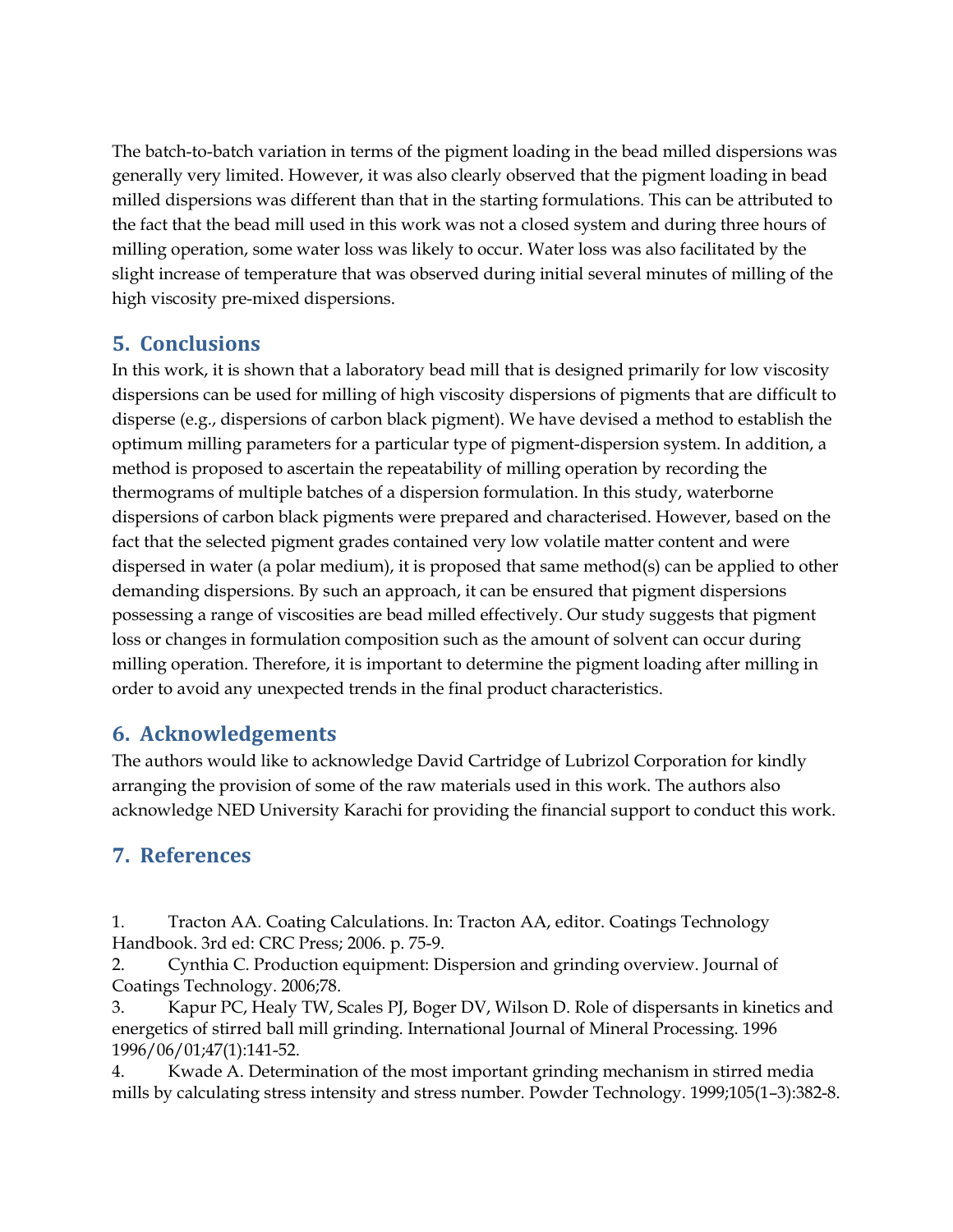5. Kwade A. Wet comminution in stirred media mills — research and its practical application. Powder Technology. 1999;105(1–3):14-20.

6. Lin L. Mechanisms of Pigment DIspersion. Pigment & Resin Technology. 2003;32(2):78- 88.

7. Ali M. Preparation, characterisation and application of printed electronic textile assemblies. Leeds: University of Leeds; 2013.

8. HAO Long yun, XU Yi, CAI Yu qing, ZHANG Xia, jun. FK. Supermicro pigment dyeing. Dyeing and Finishing. 2004;13:1-4.

9. Xu Yi, Fu Shao Hai, jun FK. Cotton printing with nano pigments. Dyeing and Finishing. 2006;03:4-6.

10. Way H. High-flow grinding and dispersion. Paint and Coatings Industry. [Article]. 2007;23(4):90-6.

11. Fuerstenau DW, Kapur PC, Velamakanni B. A multi-torque model for the effects of dispersants and slurry viscosity on ball milling. International Journal of Mineral Processing. 1990 1990/02/01;28(1):81-98.

12. Menacho JM, Concha FJ. Mathematical model of ball wear in grinding mills II. General solution. Powder Technology. 1987;52(3):267-77.

13. Rivera Madrid IE, Rodríguez BT, Bustamante O, Baena OJR, Menéndez-Aguado JM. Ceramic ball wear prediction in tumbling mills as a grinding media selection tool. Powder Technology. [Article]. 2014;268:373-6.

14. Yokoyama T, Jimbo G, Nishimura T, Sakai S. Wear of vibration ball mill in wet grinding at constant temperature. Powder Technology. [Article]. 1992;70(2):153-61.

15. Flach F, Konnerth C, Peppersack C, Schmidt J, Damm C, Breitung-Faes S, et al. Impact of formulation and operating parameters on particle size and grinding media wear in wet media milling of organic compounds – A case study for pyrene. Advanced Powder Technology. 2016;27(6):2507-19.

16. Nsib F, Ayed N, Chevalier Y. Selection of dispersants for the dispersion of C.I. Pigment Violet 23 in organic medium. Dyes and Pigments. 2007;74(1):133-40.

17. Patterson D. Dispersion of powders in liquids : 3rd edn, by G.D. Parfitt. Applied Science Publishers, London, 1981. 518 pp. ISBN 0-85334-990-8. Price: £40·00. Dyes and Pigments. 1983;4(1):73-4.

18. Abel AG. 3 - Pigments for paint. Paint and Surface Coatings (Second edition): Woodhead Publishing; 1999. p. 91-165.

19. Kissa E. Stabilization with Dispersants and Dispersibility. Dispersions:

Characterization, Testing, and Measurements. New York: Marcel Dekker, Inc; 1999. p. 173-236. 20. Tušar M, Tušar L, Zupan J. The optimisation of energy consumption and time in colour pigment grinding with pearl mills. Journal of Materials Processing Technology. 2006;171(1):48- 60.

21. Mäntynen A, Zakharov A, Jämsä-Jounela S-L, Graeffe M. Optimization of grinding parameters in the production of colorant paste. Powder Technology. 2012;217:216-22.

22. Brenzikofer F. The Global Market for Organic High Performance Pigments. In: Smith HM, editor. High Performance Pigment: Wiley-VCH; 2002. p. 127-34.

23. Buxbaum G. Introduction to Inorganic High Performance Pigments. In: Smith HM, editor. High Performance Pigment: Wiley-VCH; 2002. p. 3-6.

24. Azema N. Sedimentation behaviour study by three optical methods — granulometric and electrophoresis measurements, dispersion optical analyser. Powder Technology. 2006;165(3):133-9.